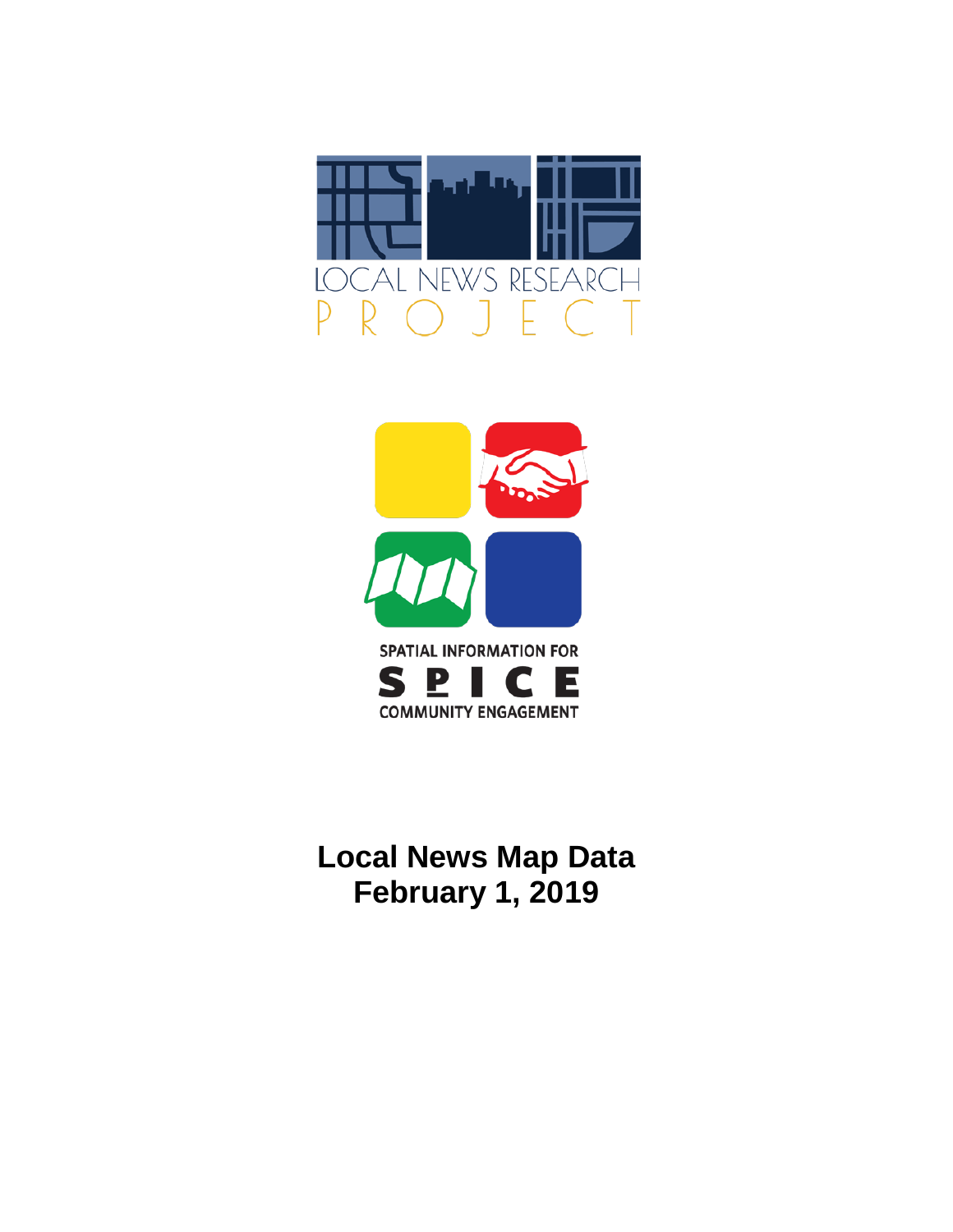#### ABOUT THIS PROJECT

The Local News Map is a crowd-sourced resource that tracks what is happening to local newspapers, broadcast outlets and online news sites in communities across Canada. It displays data going back to 2008, which marked the beginning of a deep recession and a turning point for many previously profitable local news organizations. This report, which is produced every two months and archived [here,](http://localnewsresearchproject.ca/category/local-news-map-data) summarizes the latest data available on the map.

This project is the result of a collaboration between Professor [April Lindgren,](http://rsj.journalism.ryerson.ca/team/april-lindgren/) lead investigator for the [Local News Research Project](http://localnewsresearchproject.ca/) at Ryerson University's School of Journalism and Associate Professor [Jon Corbett,](http://joncorbett.com/JonCorbett/Home.html) who leads the University of British Columbia's [SpICE](http://spice.geolive.ca/)  [Lab](http://spice.geolive.ca/) (Spatial Information for Community Mapping). It was created with financial support from [Canadian Geospatial and Open Data Research Partnership;](http://geothink.ca/) Canadian Media Guild/CWA Canada; Canadian Journalists for Free Expression; a Mitacs Accelerate grant; Unifor; and Ryerson University.

Credits/citations: The Local News Map is a joint project of the Local News Research Project at Ryerson University's School of Journalism and the University of British Columbia's SpICE Lab (Spatial Information for Community Mapping).

Lindgren, April and Corbett, Jon. *Local News Map Data.*  <http://localnewsresearchproject.ca/category/local-news-map-data>

Visit the map:<https://localnewsmap.geolive.ca/>

Contact us: **[localnewspoverty@gmail.com](mailto:localnewspoverty@gmail.com)** 

### **Contents**

| Breakdown of data by type of local media (2008 to February 1, 2019) 4 |  |
|-----------------------------------------------------------------------|--|
|                                                                       |  |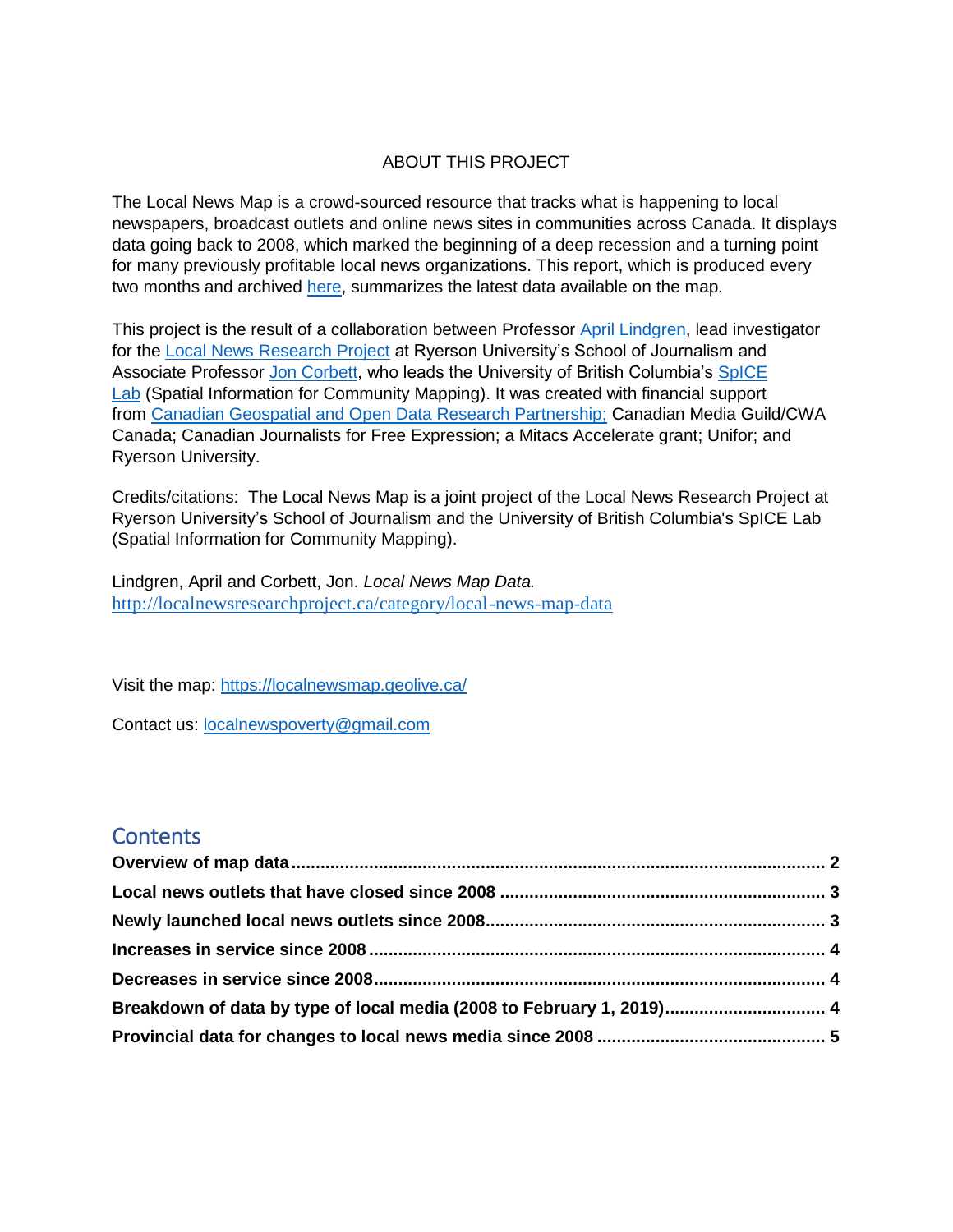# <span id="page-2-0"></span>Overview of map data

The map displayed a total of 497 markers representing changes to local news outlets of all types between 2008 and February 1, 2019.

| Breakdown of all markers by   |     |  |
|-------------------------------|-----|--|
| type of change that occurred: |     |  |
| closed                        | 225 |  |
| closed due to                 | 44  |  |
| merger                        |     |  |
| daily (free) becomes          | 1   |  |
| a community paper             |     |  |
| daily becomes a               | 9   |  |
| community paper               |     |  |
| decrease in service           | 69  |  |
| increase in service           | 24  |  |
| new                           | 89  |  |
| new outlet produced           | 16  |  |
| by merger                     |     |  |
| shifted to online             |     |  |



| Breakdown of all markers |     |  |
|--------------------------|-----|--|
| by type of media:        |     |  |
| community paper          | 279 |  |
| daily paper - free       | 27  |  |
| daily paper - paid       | 38  |  |
| online                   | 66  |  |
| radio - private          | 16  |  |
| radio - public           | 11  |  |
| TV - private             | 32  |  |
| TV - public              | 28  |  |
|                          |     |  |

Breakdown of all markers by ownership:

| Independent owners | 95  |
|--------------------|-----|
| Postmedia          | 46  |
| <b>Black Press</b> | 36  |
| Transcontinental   | 34  |
| Metroland          | 32  |
| Sun Media          | 29  |
| CBC/Radio-Canada   | 28  |
| Glacier Media      | 20  |
| Torstar            | 16  |
| Quebecor           | 15  |
| <b>Bell Media</b>  | 13  |
| Rogers Media       | 12  |
| Other              | 121 |

Note: only owners with more than 10 markers are listed in the table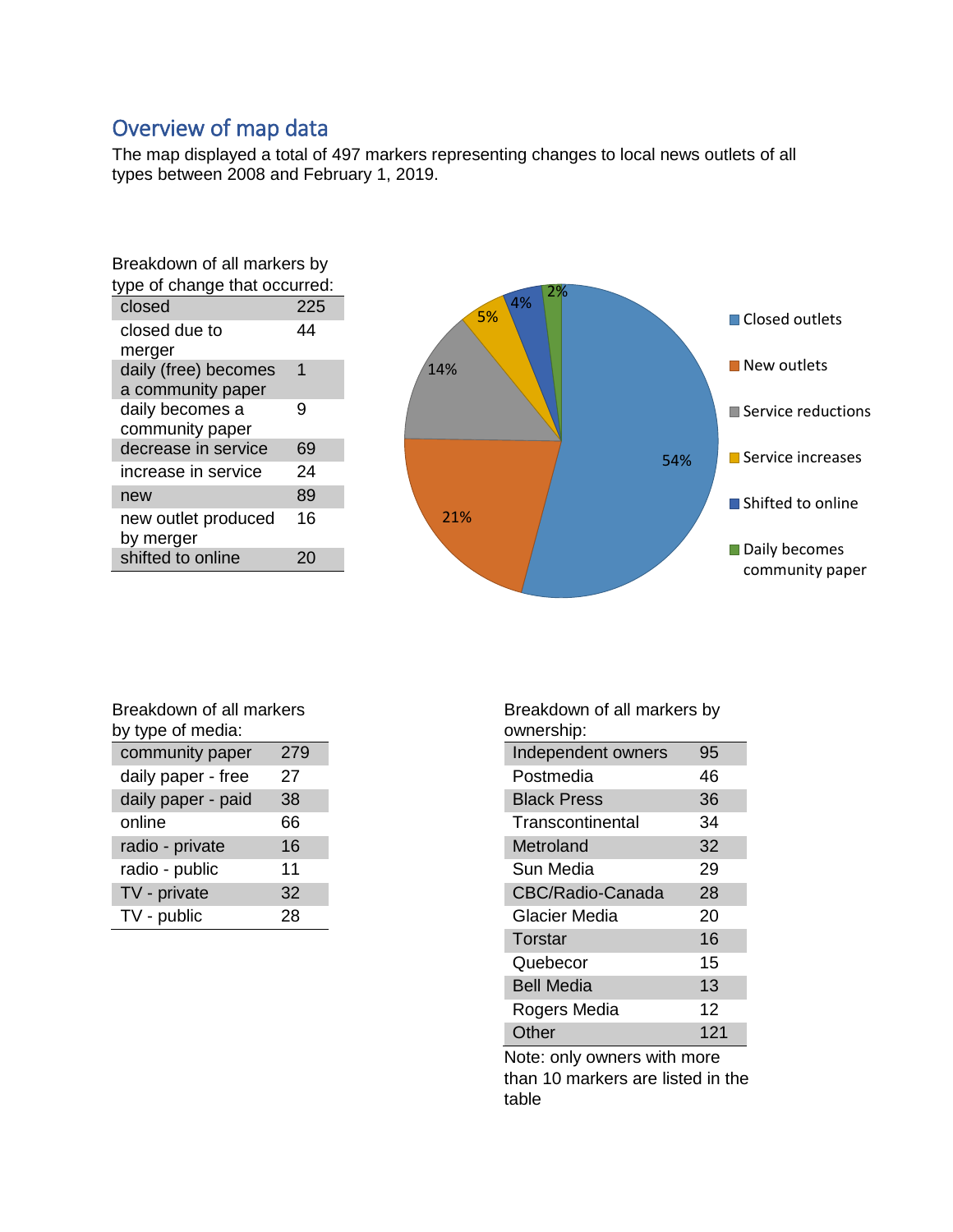### <span id="page-3-0"></span>Local news outlets that have closed since 2008

Total number of closings: 269 (225 direct closings + 44 closings due to mergers) Number of communities where a local news outlet has closed: 194

| Breakdown of closings by |     |  |  |  |
|--------------------------|-----|--|--|--|
| type of media:           |     |  |  |  |
| community paper          | 195 |  |  |  |
| daily paper - free       | 23  |  |  |  |
| daily paper - paid       | 13  |  |  |  |
| online                   | 13  |  |  |  |
| radio - private          | 9   |  |  |  |
| radio – public<br>6      |     |  |  |  |
| $TV$ – private<br>10     |     |  |  |  |
| $TV$ – public            | 0   |  |  |  |
|                          |     |  |  |  |

| Breakdown of closings by ownership: |    |  |
|-------------------------------------|----|--|
| Independent                         | 35 |  |
| Postmedia                           | 32 |  |
| Transcontinental                    | 30 |  |
| <b>Black Press</b>                  | 27 |  |
| Sun Media                           | 25 |  |
| Metroland                           | 18 |  |
| <b>Glacier Media</b>                | 16 |  |
| Torstar                             | 15 |  |
| Other                               | 71 |  |

Note: only owners with more than 10 markers are named in the table

# <span id="page-3-1"></span>Newly launched local news outlets since 2008

Total number of markers representing new outlets: 105 (89 new outlets + 16 new outlets produced by mergers)

Number of communities where a new local news outlet has been launched: 78

| Breakdown of new outlets<br>by media type: |    |  |
|--------------------------------------------|----|--|
| community paper                            | 40 |  |
| daily paper - free                         | 1  |  |
| online                                     | 47 |  |
| radio - private                            | 6  |  |
| radio – public                             | 3  |  |

TV – private 3  $TV$  – public  $5$ 

| Breakdown of new outlets by |  |  |
|-----------------------------|--|--|
| $\alpha$ unorchin $\cdot$   |  |  |

| ownership:                 |                |  |  |  |
|----------------------------|----------------|--|--|--|
| Independent                | 47             |  |  |  |
| Village Media              | 8              |  |  |  |
| Metroland                  | $\overline{7}$ |  |  |  |
| Rogers Media               | 6              |  |  |  |
| <b>Black Press</b>         | 4              |  |  |  |
| <b>Your Community</b>      | 4              |  |  |  |
| Voice                      |                |  |  |  |
| CBC/Radio-Canada           | 4              |  |  |  |
| Glacier Media              | 2              |  |  |  |
| Transcontinental           | $\overline{2}$ |  |  |  |
| <b>First Peoples Radio</b> | $\mathfrak{p}$ |  |  |  |
| Other                      | 15             |  |  |  |

Note: only owners with more than 1 marker are named in the table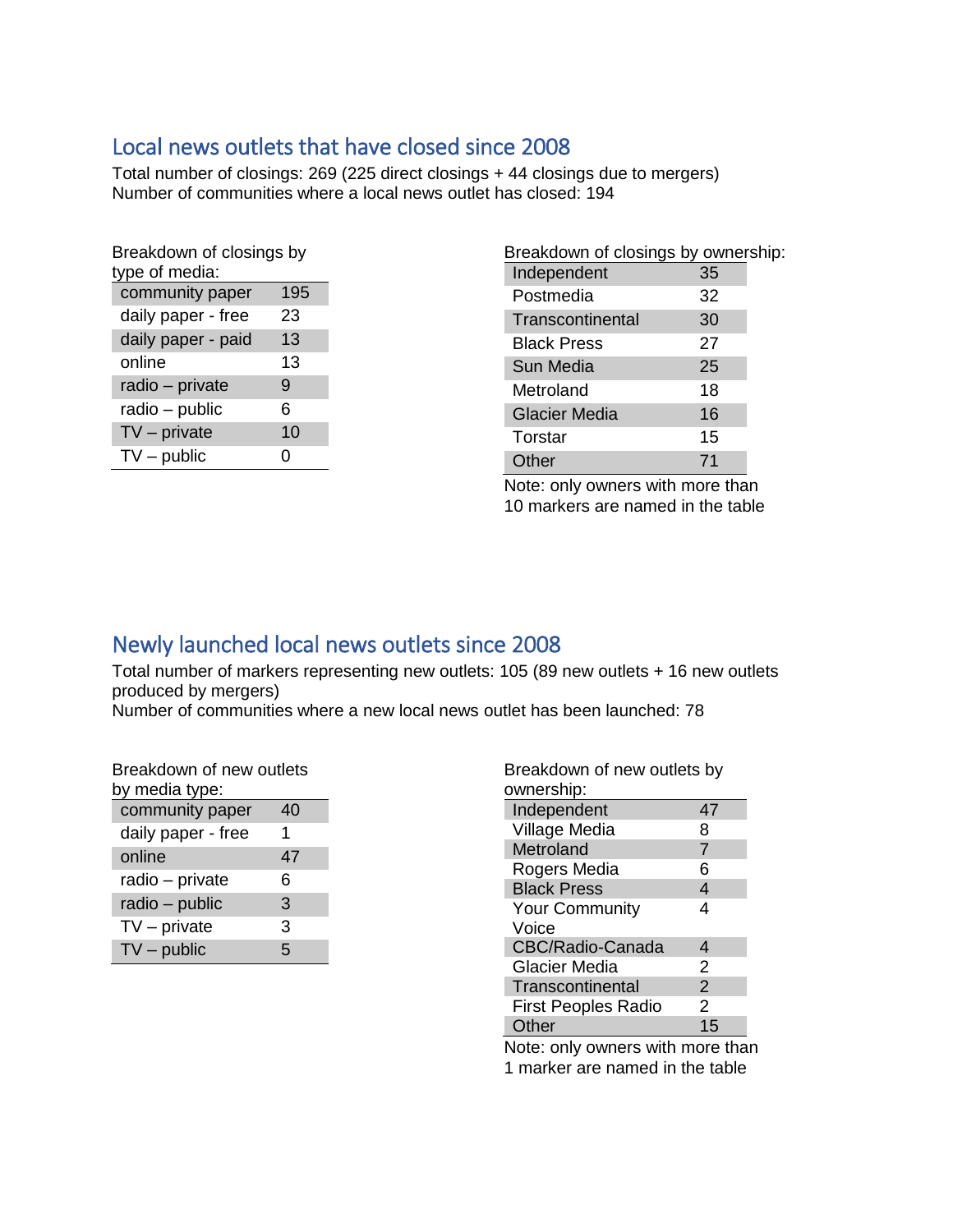# <span id="page-4-0"></span>Increases in service since 2008

Total number of service increases: 24 Number of affected communities: 21

Breakdown of service increases by type of media:

| , ,,,,,,,,,,       |   |  |
|--------------------|---|--|
| community paper    | 4 |  |
| daily paper - free | 0 |  |
| daily paper - paid | 3 |  |
| online             | 6 |  |
| radio - private    | 0 |  |
| radio - public     | 1 |  |
| TV - private       | 9 |  |
| TV - public        | 1 |  |

Note: Examples of service increases include longer local news casts, the launch of a new local news program, increased frequency of publication for newspapers

### <span id="page-4-1"></span>Decreases in service since 2008

Total number of service reductions: 69 Number of affected communities: 44

Breakdown of service reductions by type of media: community paper 21

| $5511111511177$ paps: |    |
|-----------------------|----|
| daily paper - free    | 1  |
| daily paper - paid    | 13 |
| online                | 0  |
| radio - private       | 1  |
| radio - public        | 1  |
| TV - private          | 10 |
| TV - public           | 22 |

Note: Examples of service decreases include shorter newscasts or fewer print editions per week for newspapers

### <span id="page-4-2"></span>Breakdown of data by type of local media (2008 to February 1, 2019) **NEWSPAPERS**

• Total number of markers representing changes at newspapers: 344

*Closings*

- Total number of newspapers that have closed: 231 (187 direct closings + 44 closings due to mergers)
- Number of communities where newspapers have closed: 180

#### *Launches*

- Total number of markers representing newly launched newspapers: 41 (25 new outlets + 16 new outlets produced by mergers)
- Number of communities where new newspapers have launched: 36

*Community newspaper markers on the map (published fewer than five times per week)* 

- Total number of community newspaper markers: 279
- Total number of community newspapers that have closed: 195 (154 direct closings + 41) closings due to mergers)
- Number of communities affected by the closing of a community paper: 159
- Total number of new community newspapers: 40 (24 new outlets + 16 new outlets produced by mergers)
- Number of communities where a new community paper has launched: 35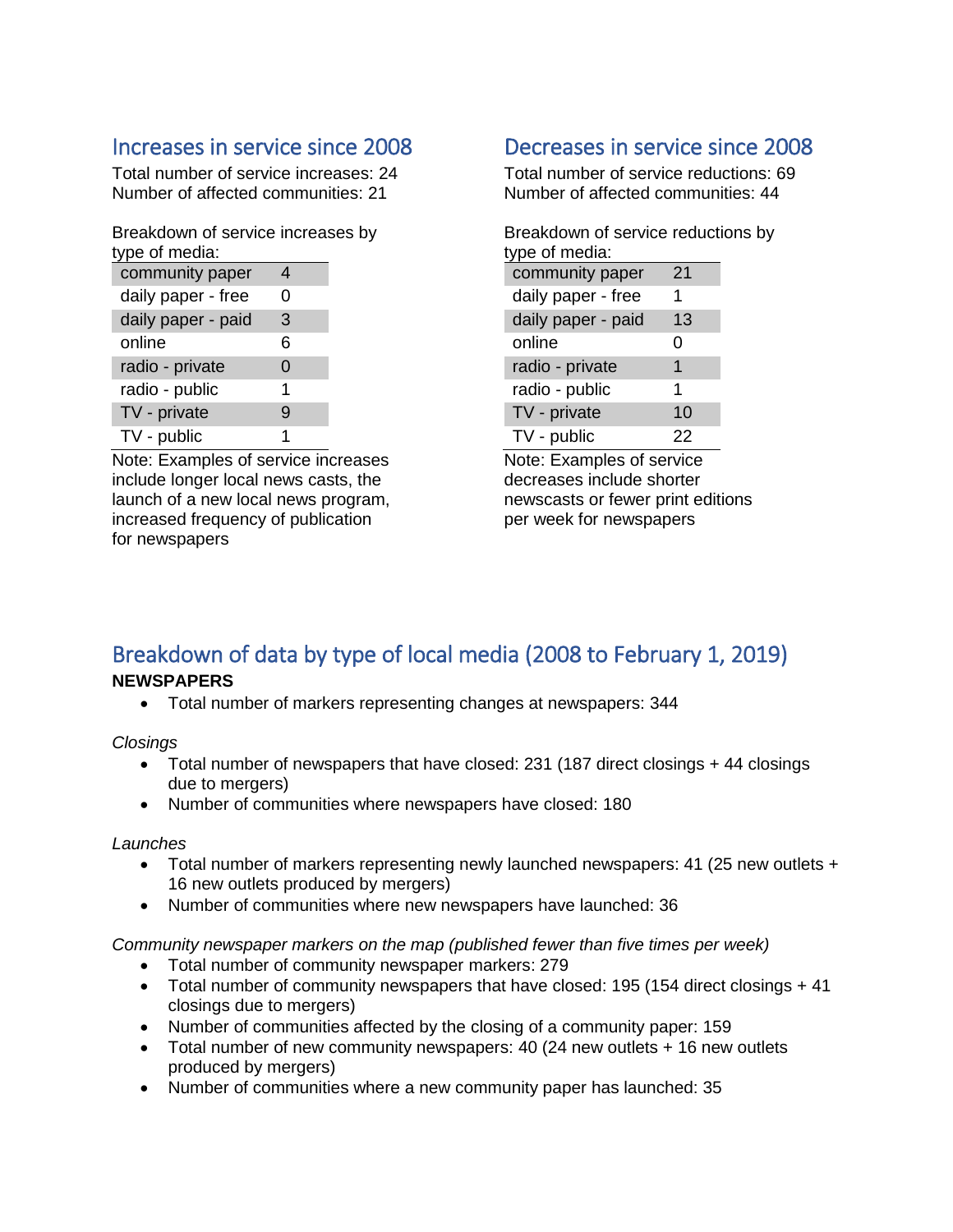#### **DIGITAL NEWS SITES**

- Total number of markers representing changes at online news sites: 66
- Total number of newly launched online news sites: 47
- Total number of closed online news sites: 13

#### **RADIO**

- Total number of markers representing changes at radio stations: 27
- Total number of new radio stations: 9
- Total number of closed radio programs: 15
- Total number of radio station service reductions: 2
- Total number of radio station service increases: 1

#### **TELEVISION**

- Total number of markers representing changes to television stations: 60
- Total number of new TV stations: 8
- Total number of closed TV stations: 10
- Total number of TV station service reductions: 32
- Total number of TV station service increases: 10

### <span id="page-5-0"></span>Provincial data for changes to local news media since 2008

| <b>Province</b>              | <b>Number of</b><br>closings/<br>closings<br>due to<br>mergers | Number of<br>new/new<br>outlets due<br>to merger | <b>Number of</b><br>service<br>reductions | <b>Number of</b><br>service<br><i>increases</i> | Total # of<br>markers |
|------------------------------|----------------------------------------------------------------|--------------------------------------------------|-------------------------------------------|-------------------------------------------------|-----------------------|
| Alberta                      | 33                                                             | 11                                               | 11                                        |                                                 | 56                    |
| <b>British Columbia</b>      | 57                                                             | 19                                               | 12                                        | $\overline{2}$                                  | 90                    |
| Manitoba                     | 6                                                              | 2                                                | 4                                         |                                                 | 13                    |
| <b>New Brunswick</b>         | 1                                                              | 4                                                |                                           | 1                                               | $\overline{7}$        |
| Newfoundland and<br>Labrador | 3                                                              | 0                                                | 3                                         | 0                                               | 6                     |
| <b>Northwest Territories</b> | 1                                                              | 0                                                |                                           | 1                                               | 3                     |
| Nova Scotia                  | 12                                                             | 9                                                | 5                                         | 4                                               | 30                    |
| <b>Nunavut</b>               | 0                                                              | 0                                                | $\Omega$                                  | 0                                               | $\overline{0}$        |
| Ontario                      | 105                                                            | 53                                               | 38                                        | 8                                               | 204                   |
| <b>Prince Edward Island</b>  | $\Omega$                                                       | 0                                                |                                           | $\overline{0}$                                  | 1                     |
| Quebec                       | 39                                                             | 5                                                | 21                                        | $\overline{2}$                                  | 67                    |
| Saskatchewan                 | 12                                                             | $\overline{2}$                                   | 2                                         | 4                                               | 20                    |
| Yukon                        | 0                                                              | 0                                                | 0                                         | 0                                               | 0                     |
| Canada (total)               | 269                                                            | 105                                              | 99                                        | 24                                              | 497                   |

Breakdown of changes to local news outlets by province